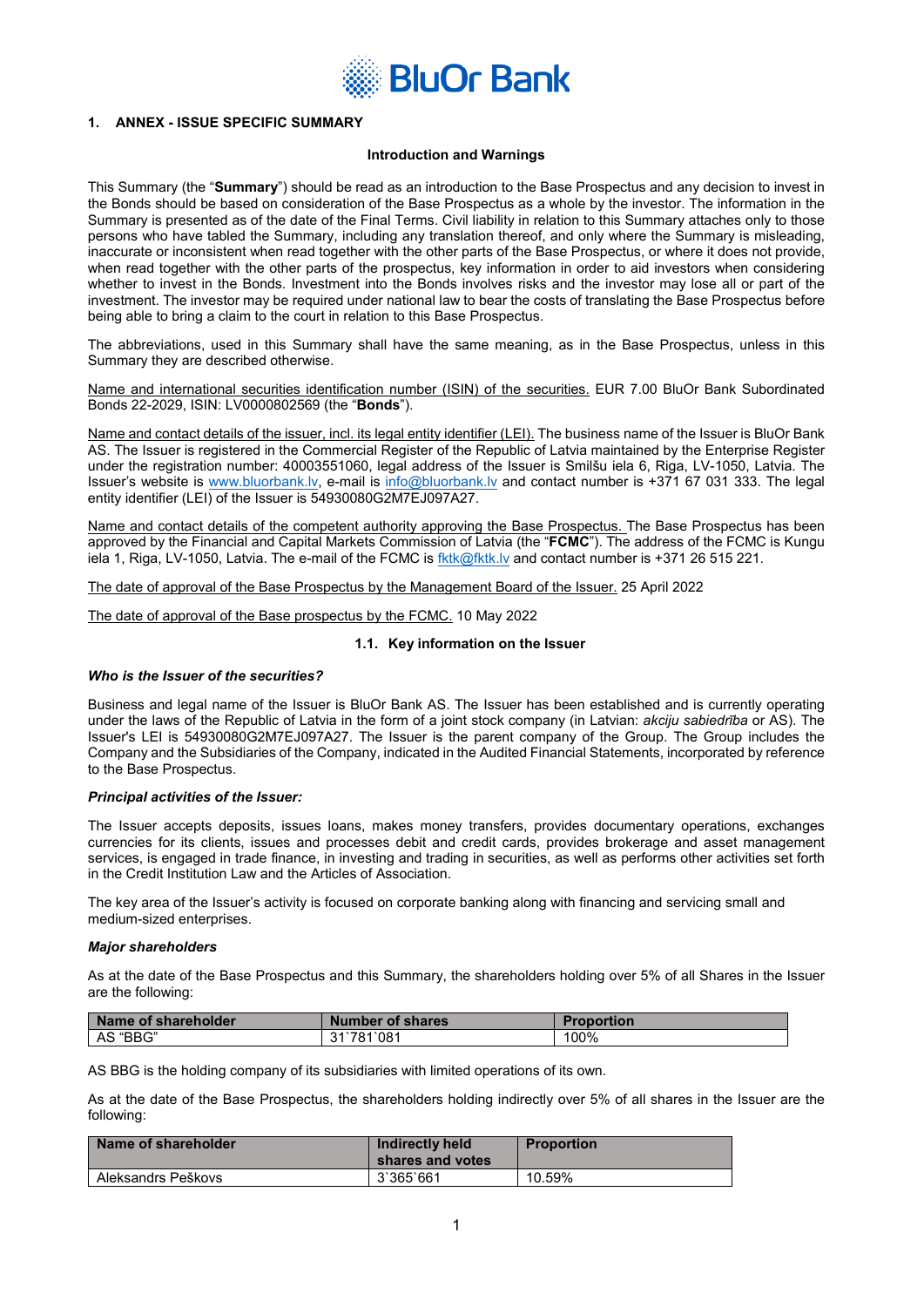| Sergejs Peškovs    | 7'642'457 | 24.05% |
|--------------------|-----------|--------|
| Alekseis Peškovs   | 3'171'739 | 9.98%  |
| Lubova Peškova     | 3'171'739 | 9.98%  |
| Jelizaveta Peškova | 3'171'739 | 9.98%  |
| Olga Peškova       | 3'147'235 | 9.90%  |
| Natalia Peškova    | 2`091`186 | 6.58%  |
| Andreis Kočetkovs  | 2'310'932 | 7.27%  |
| Oļegs Čepuļskis    | 3'009'662 | 9.47%  |

AS BBG has six shareholders – Mr Aleksandrs Peškovs (7.63%), Mr Sergejs Peškovs (7.63%), SIA "Alexander Peshkov Family Holdings" (32.90%), SIA "Sergey Peshkov Holdings" (32.90%), SIA "Andrey Kochetkov Holdings" (9.47%), SIA "Oleg Chepulsky Holdings" (9.47%). SIA "Alexander Peshkov Family Holdings", SIA "Sergey Peshkov Holdings", SIA "Andrey Kochetkov Holdings", SIA "Oleg Chepulsky Holdings" shareholders are natural persons, and any such natural person indirectly holding more than 5% is indicated in the table above.

# *Key managing directors of the Issuer:*

The Issuer has a three-layer management, i.e. Supervisory Board, Management Board and General Meeting of Shareholders. In accordance with the provision of the Commercial Law and Articles of Association of the Issuer the members of the Supervisory Board are appointed for a term of 5 years by the General Meeting of Shareholders and members of the Management Board are appointed for a term of 3 years by the Supervisory Board. The Chairman and Deputy Chairman of the Supervisory Board are elected by the Supervisory Board members. The Supervisory Board of the Bank elects a chairperson of the Management Board from among its members.

The Management Board has five members. Chairman of the Board is Mr. Dmitrijs Latiševs and the members are Mrs. Inga Preimane, Mr. Dmitrijs Feldmans, Mr. Igors Petrovs, Mr. Vadims Morozs.

The Supervisory Board has three members and includes Mr. Aleksandrs Peškovs (Chairman of the Supervisory Board), Mr. Sergejs Peškovs (Deputy Chairman of the Supervisory Board) and Mr. Andrejs Kočetkovs (Member of the Supervisory Board).

# *Statutory auditors of the Issuer:*

The Audited Financial Statements for the years ended 31 December 2021 and 31 December 2020 were prepared in accordance with the IFRS and audited by PricewaterhouseCoopers SIA, registered in the Latvian Commercial Register maintained by the Enterprise Register under registration number: 40003142793, legal address Kr. Valdemāra iela 21- 21, Riga, LV-1010, Latvia ("**PricewaterhouseCoopers SIA**").

The Issuer's auditor is PricewaterhouseCoopers SIA, who has been appointed as the auditor on the basis of the decisions of the General Meeting of the Issuer, dated 9 July 2020 and 15 October 2021.

# *What is the key financial information regarding the Issuer?*

In the tables below the key financial information as at the end of each of the financial years ended 31 December 2021, 31 December 2020 and 31 December 2019 which has been extracted or derived from the Audited Financial Statements, incorporated by reference to the Base Prospectus. The information is presented in accordance with Annex III of the European Commission Delegated Regulation 2019/979/EU as deemed most appropriate in relation to the offer of the Bonds by the Issuer.

# **Consolidated Income Statement**

| (EUR`000)                | The financial year  | The financial year  | The financial year  |
|--------------------------|---------------------|---------------------|---------------------|
|                          | ended on 31.12.2021 | ended on 31.12.2020 | ended on 31.12.2019 |
|                          | Audited             | Audited             | Audited             |
| Net interest income      | 17 740              | 12 152              | 9 1 7 9             |
| Net fee and commission   | 5 3 0 9             | 3 9 9 5             | 8986                |
| income                   |                     |                     |                     |
| Net trading income       | 3 3 2 6             | 3 2 3 9             | 2929                |
| Credit loss allowances   | $-2188$             | $-1845$             | -894                |
|                          |                     |                     |                     |
| Profit before income tax | 9434                | 3 2 0 9             | 5 6 1 2             |
| Income tax expense       | -9                  | -8                  | -4                  |
| Net profit               | 9425                | 3 2 0 1             | 5 608               |

# **Consolidated Balance sheet**

| (EUR`000)          | As at 31.12.2021 | As at 31.12.2020 | As at 31.12.2019 |
|--------------------|------------------|------------------|------------------|
|                    | Audited          | Audited          | Audited          |
| Total assets       | 875 003          | 709 112          | 521 528          |
| Subordinated debt  | 2 5 6 0          | 13 537           | 23 814           |
| Loans and advances | 344 178          | 303 190          | 249 352          |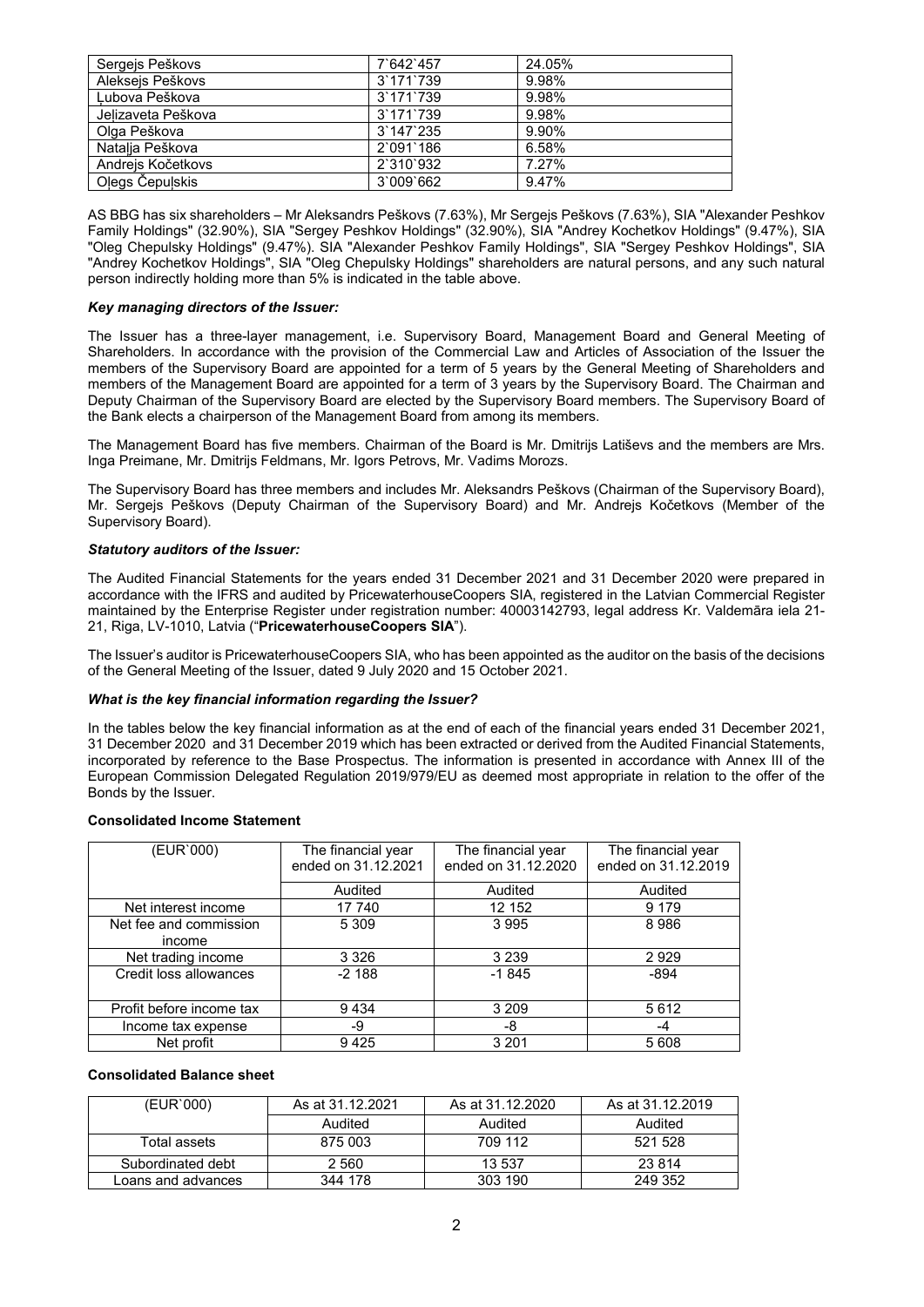| Financial liabilities carried<br>at amortized cost | 712842 | 557 028 | 453 332 |
|----------------------------------------------------|--------|---------|---------|
| Capital and reserves                               | 75 138 | 66 306  | 62 685  |
| Tier 1 capital ratio (%)                           | 16.56% | 15.10%  | 13.76%  |
| Total Capital ratio (%)                            | 16.63% | 15.79%  | 15.90%  |
| Leverage ratio %                                   | 8.9%   | 9.6%    | 11.2%   |

Capital and liquidity position remain robust – prudential requirements are implemented with adequate reserve. According to the data as of 31 December 2021 the Issuer complied with all the prudential requirements set out by the FCMC in accordance with EU and national regulatory enactments.

# **Audit qualifications:**

There was no qualification or emphasis of the matter in the auditor's report on the Group's consolidated and the Bank's separate audited financial statements for the year ended 31 December 2021 and 31 December 2020.

# *What are the key risks that are specific to the Issuer?*

**Risks arising from Covid-19 pandemic in Latvia.** The outbreak of the coronavirus ("**Covid-19**") pandemic and the measures taken by the government with the purpose to restrict the spreading of the Covid-19 virus has had a severe negative effect on the economic situation in Latvia which is the main geographical market of the Issuer. The possible harmful consequences of the COVID-19, known and unknown, could have an adverse effect on the Issuer's clients' ability to perform obligations against the Issuer, affecting the ability of the Issuer to make the due payments to the Bondholders.

**Strategic risk.** The Issuer implements its business in accordance with a strategic plan. However, the Issuer may fail to successfully establish or execute the planned business strategy due to a variety of internal or external reasons. Failure by the Issuer to achieve the strategic goals in full or in part may result in lower revenue than anticipated, which may have an adverse material effect on the Issuer's business, prospects, financial condition, results of operations or cash flows.

**Counterparty credit risk.** Counterparty credit risk is the risk of potential loss, which may arise from the counterparty's default on its obligations towards the Issuer. Credit risk affects cash and cash equivalents held by the Issuer with third parties, in particular, the outstanding loans of the customers, as well as investments in bonds, derivatives and other financial instruments. As lending constitutes a great part of the Issuer's business and the loan portfolio constitutes a considerable part of the Issuer's assets, inability or reluctance of the counterparty to comply with its obligations towards the Issuer may have a material adverse effect on the Issuer's cash flow, liquidity, business results or financial position consequently affecting the ability of the Issuer to make the payments arising from the Bonds.

**Concentration risk.** The concentration risk is a part of the counterparty credit risk arising from large exposure to one counterparty, related counterparties, or counterparties representing the same region, the same industry, business sector or otherwise affected by the same risk factors. A considerable part of the customer base of the Issuer is comprised of small and medium enterprises (SME). In the past 3 (three) years most of the loans issued by the Issuer have been issued to SMEs. The realisation of the concentration risk may have a material adverse effect on the Issuer's operations, financial condition and results of operations.

**Market risk.** Market risk arises from the Issuer's trading and investment activities in the financial markets, especially in fixed income securities, foreign exchange and stock markets as well as from borrowing activities. Holding and managing such investments and financial instruments are a part of the Issuer's business. Losses may be caused to the Issuer by unfavourable changes in foreign exchange rates, prices of securities or interest rates. There is a risk that different factors outside the Issuer's control may increase the volatility of the financial markets which may adversely affect the market value of the financial instruments held by the Issuer. As a result, despite the measures taken by the Issuer, the value of certain assets of the Issuer may be reduced or written down affecting the Issuer's financial position and its ability to comply with its obligations to the investors.

**Liquidity risk and dependence on access to funding**. Liquidity risk affects the ability of the Issuer to meet its contractual obligations towards its creditors when they actually fall due. The liquidity risk arises from the imbalance between the maturities of assets and liabilities. Due to its business activities, the maturity of the principal assets of the Issuer (loans to its customers) tends to be longer than the maturity of its liabilities (term deposits, current deposit, ECB debt). The failure to obtain sufficient funding for the operations or the increased costs or unfavourable terms of the available financing or refinancing may have a material adverse effect on the Issuer's operations, financial standing, business results and realisation of its planned business strategies.

**Maintaining Capital Adequacy Ratio risk.** Capital adequacy is the main indicator for the assessment of the solvency of credit institutions. Failure to maintain sufficient capital to absorb the losses from all the risks the Company is exposed to may lead to a failure of the institution to meet its obligations towards its creditors. Currently, the capital of banks and investment firms in the EU is subject to the legal framework of CRR/CRD IV, largely based on the Basel III framework which is an internationally agreed set of measures introduced in response to the financial crisis of 2008. The objective of these legal frameworks is to enhance the financial sector's stability and ensure the ability of the banks to cover potential losses at all times including economic distress situations. Legal frameworks providing for the minimum capital requirements (Basel and CRR/CRD) are constantly updated and amended. Accordingly, the capital requirements established in Latvia and the European Union may change leading to unexpected increased requirements. Such changes may result in the need to increase capital, reduce leverage and risk weighted assets, and may eventually negatively affect the Issuer's business, financial condition, prospects, results of operations or cash flows.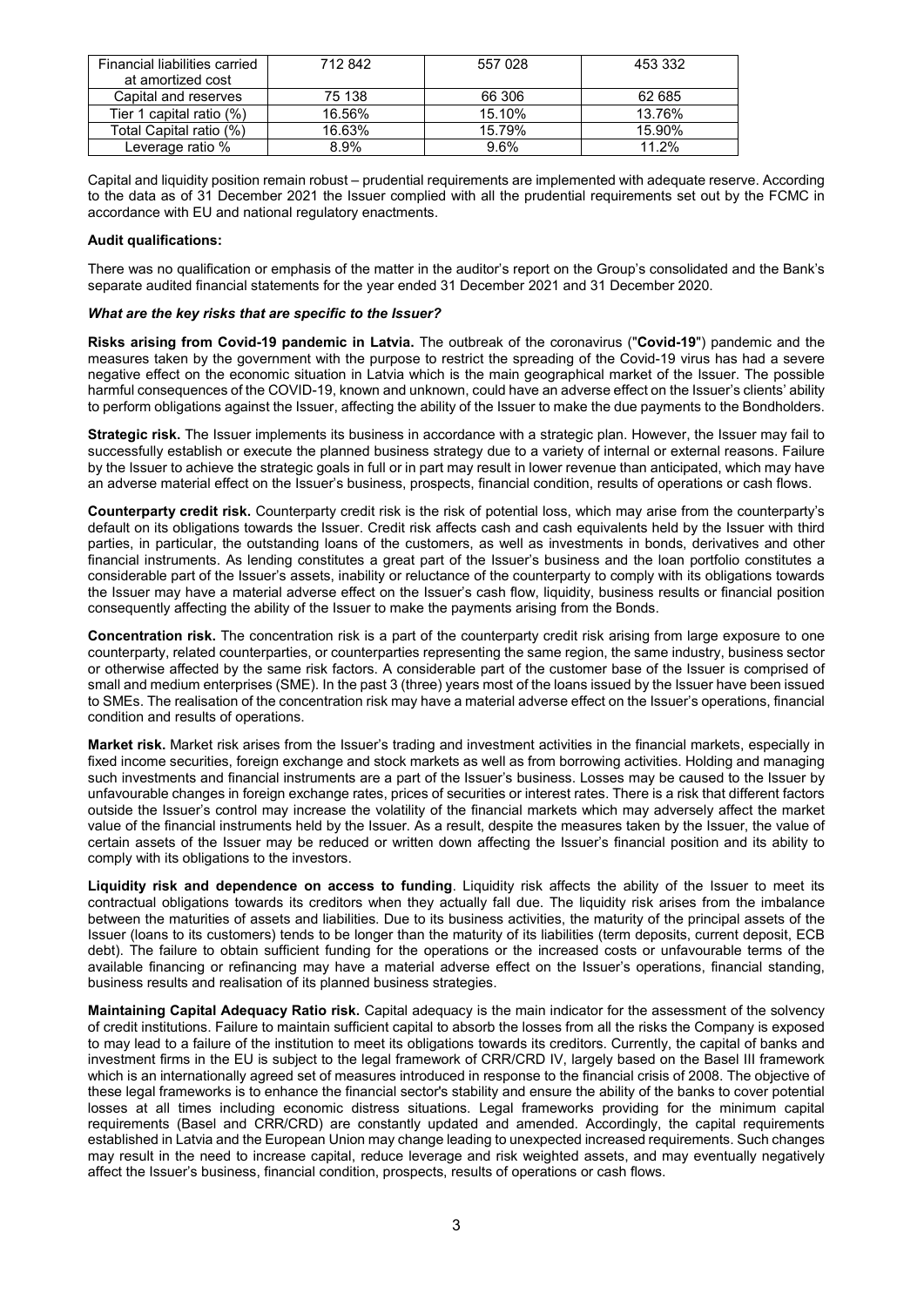**Risk of Regulatory Actions.** The Issuer is a credit institution registered in the Republic of Latvia, licensed and regulated under the authority of the FCMC which carries out supervision over the Issuer. Several local and European authorities, including financial supervision, consumer protection, data protection, tax and other authorities regularly perform examinations, inspections and audits of companies acting in the same sector as the Issuer. Any determination by the authorities that the Issuer has not acted in compliance with all the applicable laws and regulations could have serious legal and reputational consequences for the Issuer, including exposure to fines, criminal and civil penalties and other damages, increased prudential requirements or even lead to business disruption in the respective fields. Any of these consequences may have a material adverse effect on the Issuer's operations, financial position and results as well as on the Bonds price and the Issuer's ability to comply with its obligations towards the investors.

# **1.2. Key information on the securities**

## *What are the main features of the securities?*

## **Type, class and ISIN:**

The Bonds are non-convertible unsecured and unguaranteed subordinated bonds with a nominal value of EUR 1`000. The Bond represents the Issuer's unquaranteed, unsecured and subordinated debt obligation towards the bondholder. The Bonds are registered in Nasdaq CSD SE, registered in the Latvian Commercial Register under registration number 40003242879, having its registered address at Valnu iela 1, LV-1050, Riga, Latvia. The international securities identification number (ISIN) of the Bonds is LV0000802569.

# **Currency, denomination, par value, number of securities issued and the term of the securities:**

# Currency of the issue: EUR

# Maturity Date: 1 June 2029

Early Redemption Date: In accordance with the Base Prospectus, the Issuer is entitled to redeem the Bonds prematurely at any time after the lapse of 5 years as from the Issue Date. The Issuer can exercise this right by notifying the bondholders at least 30 calendar days in advance.

The Issuer is further entitled to redeem the Bonds prematurely before the lapse of the above 5-year term if there is a change in the regulative classification of the Bonds resulting in the Bonds being, in the opinion of the Issuer, excluded from the classification as own funds of a credit institution or if there is a significant change in the taxation regime applicable to the Bonds which the Issuer was not in a position to foresee upon the issue of the Bonds.

The Bonds may be redeemed prematurely by the Issuer on the above-described grounds only if the FCMC has granted its consent to the early redemption.

The bondholders are not entitled to claim early redemption of the Bonds under any circumstances.

Annual Interest: The interest rate of the Bonds is 7% per annum, calculated from the Issue Date, i.e. 1 June 2022, until the Maturity Date or Early Redemption Date. The interest is paid quarterly on: 1 September, 1 December, 1 March and 1 June. The interest on the Bonds is calculated based on a 30-day calendar month and 360-day calendar year (30/360).

# **Ranking and subordination:**

The Bonds are subordinated within the meaning of the Latvian Credit Institutions Law to all unsubordinated claims against the Issuer. For the avoidance of doubt, the Bonds are not subordinated to the claims, which are subordinated to the Bonds or which rank *pari passu* with the Bonds. By subscribing to the Bonds, the investors unconditionally and irrecoverably agree to the subordination of claims arising from the Bonds. The subordination of the Bonds means that upon the liquidation or insolvency of the Issuer, all the claims arising from the Bonds shall fall due in accordance with the Terms of the Bonds and shall be satisfied only after the full satisfaction of all unsubordinated recognised claims against the Issuer in accordance with the applicable law. Therefore, upon the liquidation or insolvency of the Issuer, the Bondholders are not entitled to any payments due under the Terms of the Bonds until the full and due satisfaction of all the unsubordinated claims against the Issuer. As long as there are no liquidation or insolvency proceedings initiated against the Issuer, all claims arising from the Bonds shall be satisfied in accordance with the Terms of the Bonds and the applicable law.

Furthermore, any liability arising under the Bonds may be subject to the exercise of bail-In powers by the FCMC as the relevant resolution authority. Each Bondholder acknowledges and accepts that any liability arising under the Bonds may be subject to the exercise of Bail-in Powers by the FCMC and acknowledges, and agrees to be bound by the effect of the exercise of any Bail-in Powers and/or the variation of the Base Prospectus, as deemed necessary by the FCMC, to give effect to the exercise of any Bail-in Powers by the FCMC.

The effect of the exercise of any Bail-in Powers by the FCMC, the exercise of which (without limitation) may include and result in any of the following, or a combination thereof: (i) the reduction of all, or a portion, of the outstanding principal amount of the Bonds, together with any accrued but unpaid interest and additional amounts due on the Bonds (the "**Relevant Amounts**") in respect of the Bonds; (ii) the conversion of all, or a portion, of the Relevant Amounts in respect of the Bonds into shares, other securities or other obligations of the Company or another person, and the issue to or conferral on the Bondholder of such shares, securities or obligations, including by means of an amendment, modification or variation of the Terms; (iii) the cancellation of the Bonds or the Relevant Amounts in respect of the Bonds; (iv) the amendment or alteration of the amount of interest payable on the Bonds, or the date on which interest becomes payable,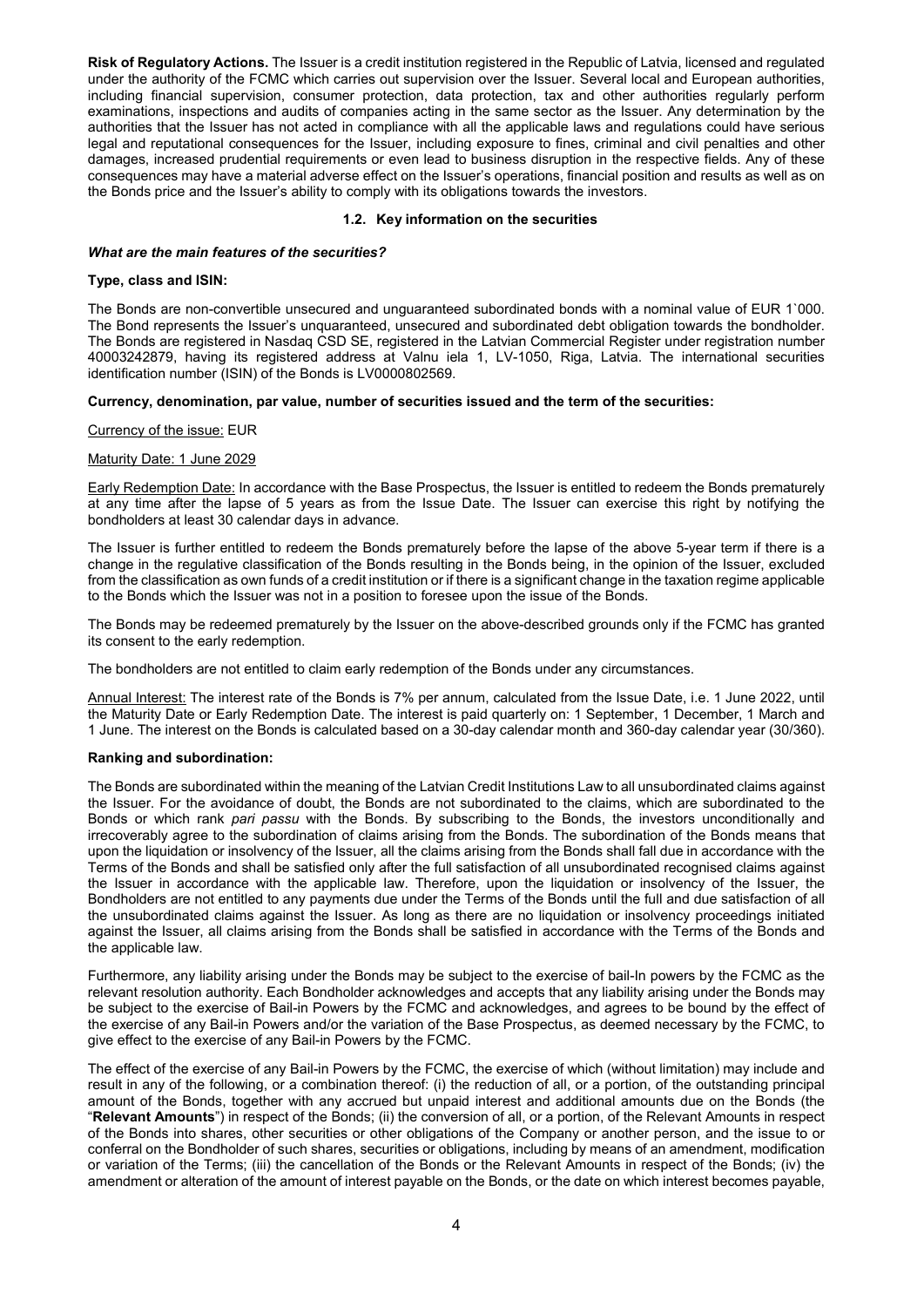including by suspending payment for a temporary period; and the variation of the Terms, as deemed necessary by the Relevant Resolution Authority, to give effect to the exercise of any Bail-in Powers by the Relevant Resolution Authority.

# **The rights attached to the securities:**

The Bondholders shall have the following main rights: (i) to receive the nominal value of Bonds on the Maturity Date of the Bonds; (ii) to receive interest in accordance with Terms of the Bonds; (iii) in case of a delay with payments that have fallen due pursuant the Terms of the Bonds, the Bondholders are entitled to a delay interest in accordance with the Terms of the Bonds.

No Bondholder shall be entitled to exercise any right of set-off against moneys owed by the Issuer in respect of such Bonds.

### **Any restrictions on the free transferability of the securities:**

The Bonds are freely transferable under the laws of the Republic of Latvia. However, any Bondholder wishing to transfer the Bonds must ensure that any offering related to such transfer would not be qualified as a public offering in the meaning of the applicable law. Ensuring that any offering of the Bonds does not fall under the definition of public offering under the applicable law is the obligation and liability of the Bondholder.

### **Where will the securities be traded?**

Application will be made to Nasdaq Riga AS, registration number: 40003167049, legal address: Vaļņu 1, Riga, LV- 1050, Latvia ("**Nasdaq Riga**") for admitting the Bonds to listing and trading on the Baltic Bond List of Nasdaq Riga according to the requirements of Nasdaq Riga not later than within three months after the Issue Date.

#### **What are the key risks that are specific to the securities?**

**Risk of unsuitable type of investment.** The investment in the Bonds may not be a suitable investment for all investors therefore each potential investor should evaluate the suitability of such investment in the Bonds to their own particular circumstances.

**Credit risk.** By investing in the Bonds, the investors become creditors of the Issuer, hence they are subject to the credit risk. The ability of the Issuer to execute the payments to the investors arising from the Bonds depends on the financial position and the results of operations of the Issuer.

**Early redemption.** The Bonds may be redeemed prior to their Maturity Date on the initiative of the Issuer and subject to the approval of the FCMC. If the early redemption is executed, the rate of return from investment in the Bonds may be lower than initially anticipated.

**Subordination risk.** The Bonds and all the payments deriving therefrom constitute unsecured and unguaranteed obligations of the Issuer which are subordinated to all unsubordinated claims against the Issuer. In the event of liquidation, bankruptcy, recovery and resolution proceedings, all the claims arising from the Bonds shall be ranked below the unsubordinated claims and shall be satisfied only after all unsubordinated recognised claims against the Issuer are fully satisfied.

**No rights of set-off or counterclaim.** Bondholders shall not be entitled to exercise any right of set-off or counterclaim against moneys owed by the Issuer in respect of the Bonds.

**Bail-in risk.** If the Issuer experiences serious financial difficulties that may harm the public interest, the FCMC as the relevant resolution authority, may apply the bail-in tools with regard to the Bonds.

**Cancellation offering.** The Issuer may cancel the Offering of the Bonds at any time prior to the Settlement Date. The Issuer will apply its best effort to ensure that the Offer of all the Tranches occurs as originally planned, however, the Issuer cannot guarantee that the potential Bondholders who have subscribed for the Bonds of any of the Tranches will actually obtain the Bonds they have subscribed for.

### **1.3. Key information on the offer of securities to the public and the admission to trading on a regulated market**

# **Under which conditions and timetable can I invest in this security?**

During the Offering, the Issuer offers up to 7`000 unsecured subordinated Bonds issued in the first tranche. In case of over-subscription, the Issuer has the right to increase the Offering by up to 3`000 Bonds and the Offering may also be decreased by the amount unsubscribed.

Expected timetable of the Offering:

| 16 May 2022 10:00         | <b>Start of Offering Period</b>               |
|---------------------------|-----------------------------------------------|
| 27 May 2022 15:30         | End of Offering Period                        |
| No later than 31 May 2022 | Announcement of the result of the Offering    |
| On or about 1 June 2022   | Issue date / Settlement of the issued bonds   |
| On or about 2 June 2022   | First trading day of the Bonds on Nasdaq Riga |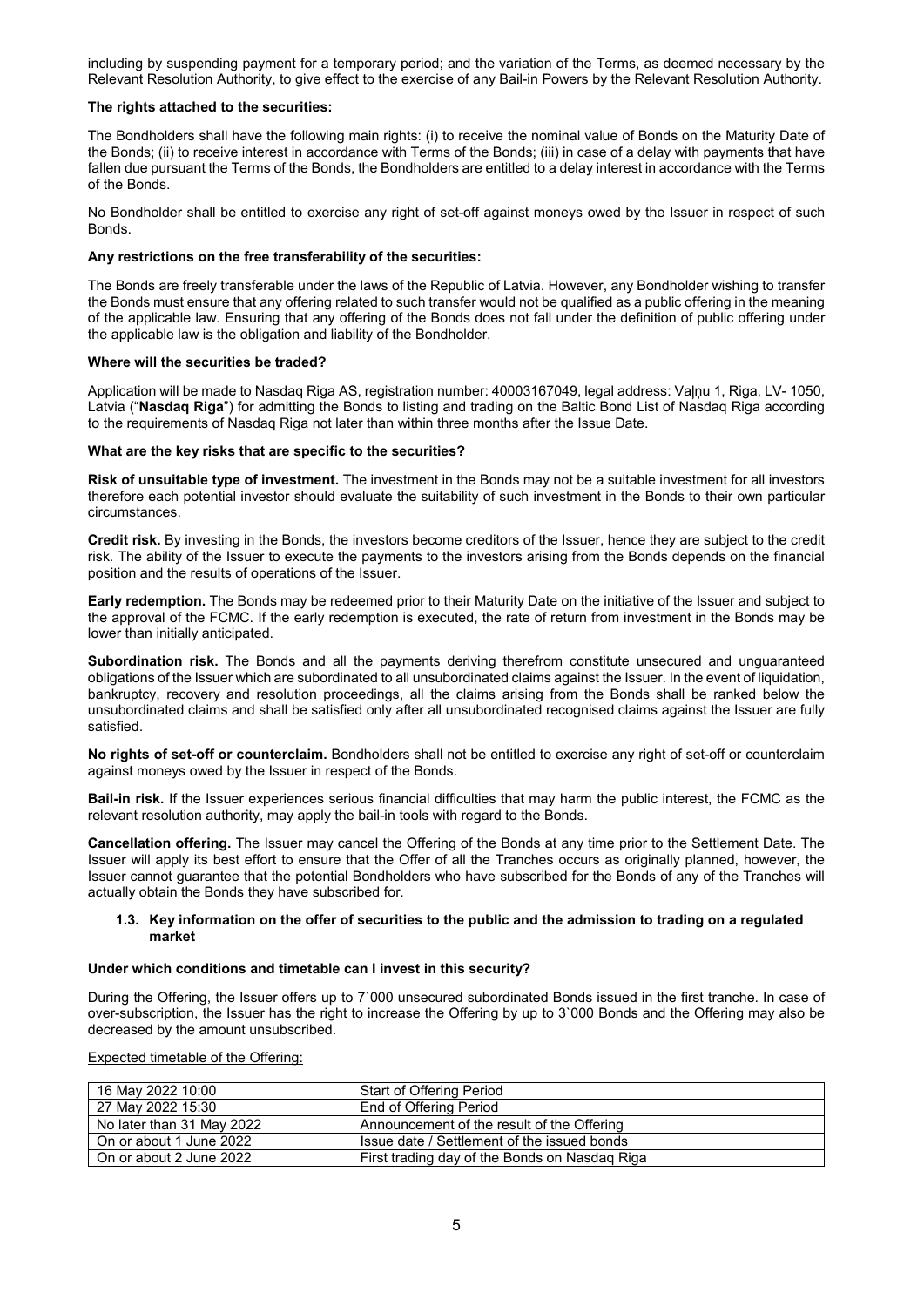The right to participate in the Offering. The Bonds are offered publicly to retail and institutional investors in Latvia, Lithuania and Estonia **(the "Investors")**. In addition to the Offering, the Issuer may offer the Bonds non-publicly to institutional investors and retail investors in certain Member States of the EEA and to other selected investors in each case pursuant to an exemption under Article 1 of the Prospectus Regulation.

The Offering is not addressed to Investors who are Russian or Belarusian nationals or natural person residing in Russia or Belarus. The latter shall not apply to nationals of a Member States of the European Union or natural persons holding a temporary or permanent residence permit in a Member State of the European Union. The Offering is also not addressed to Investors that is a legal person, entity or body established in Russia or Belarus.

The Offer Price. The Bonds are offered at the price of EUR 1`000 per one Bond.

The Minimum Investment Amount. The Bonds will be offered for subscription for the minimum investment amount of at least one Bond for any and all investors.

The Offering Period. The Offering Period commences on 16 May 2022 at 10:00 Latvian Time and terminates on 27 May 2022 at 15:30 Latvian time.

Submitting subscription orders. The Subscriptions shall be made on a Subscription Order.

Subscription Orders may be submitted only during the Offer Period. An investor participating in the Offering may subscribe to the Bonds only at the Offer Price. If multiple Subscription Orders are submitted by one investor, they will be merged for the purposes of allocation. Subscription Orders may be submitted only in *euro*.

The Subscription Orders may be submitted through any financial institutions that are licensed to provide such services within the territory of the Republic of Latvia, Republic of Lithuania or Republic of Estonia or directly to the Issuer or Sales agent.

Subscription Orders can be submitted:

- i) via Nasdaq Riga trading system Genium INET available to the members of Nasdaq Riga in accordance with the Rules of Bond subscription process (auction).
- ii) via Nasdaq CSD Latvian SSS participants located in Estonia. An investor must have a securities account with the Nasdaq CSD participant, who is a member of Latvian SSS located in Estonia.
- iii) directly to Issuer or Sales Agent

Investors, who have securities account with the Issuer, shall submit their Subscription Order to the Issuer in accordance with the terms and conditions of the investment services agreement concluded with the Issuer.

Other investors wishing to purchase Bonds must contact their financial institution and submit Subscription Order in the form accepted by the financial institution and in accordance with all requirement set out in the terms and conditions of the Base Prospectus. The Investor may use any method that such investor`s financial institution offers to submit the Subscription order (e.g. physically at the client service center of the operator, over the internet or by other means).

Other financial institutions who are eligible counterparty of the Issuer can submit Subscription orders directly to the Issuer via the Bloomberg Trading system.

Institutional investors (in the case of Private Placement of the Bonds) can submit their Subscription Orders directly to the Issuer through the Bloomberg Trading system or to Sales Agent.

The total amount of the Bonds to be acquired and indicated in each Subscription Order shall be for at least the Minimum Investment Amount.

Cancelation. At any time prior to the Settlement Date the Issuer will decide whether to proceed with the issuance of the Bonds or cancel the issuance. In case the issuance of the Bonds of a respective Tranche is cancelled, the Issuer will publish an announcement on the Issuer's website.

Allotment. The Issuer will decide on the allotment of the Bonds to the Investors. The Issuer reserves a right to reject any Subscription Order, in whole or in part, at its sole discretion.

The issuer will decide on the allocation of the Bonds after the expiry of the Subscription Period. The Bonds will be allocated to the investors in accordance with the following principles, which the Issuer may change depending on the distribution of Subscription orders collected in the public offering and private offering, the total demand and other circumstances: (i) the allocation shall be aimed to create a solid, reliable and diversified investor base for the Issuer; (ii) the Issuer may apply different allocation principles to a different group of investors; (iii) the Issuer may set a minimum and maximum number of the bonds allocated to one Investor; (iv) the Issuer shall be entitled to prefer its shareholders and clients to other investors.

The information about the results of the Offering and allocation process will be announced through the information system of the Nasdaq Riga and through the Issuer's website [\(www.bluorbank.lv\)](http://www.bluorbank.lv/)

Settlement. The settlement of the Offering will be carried out by Nasdaq CSD. The Bonds allocated to the investors will be transferred to their securities accounts through the "delivery versus payment" method pursuant to the applicable rules of Nasdaq CSD simultaneously with the transfer of payment for such Bonds. All paid up Bonds shall be treated as issued.